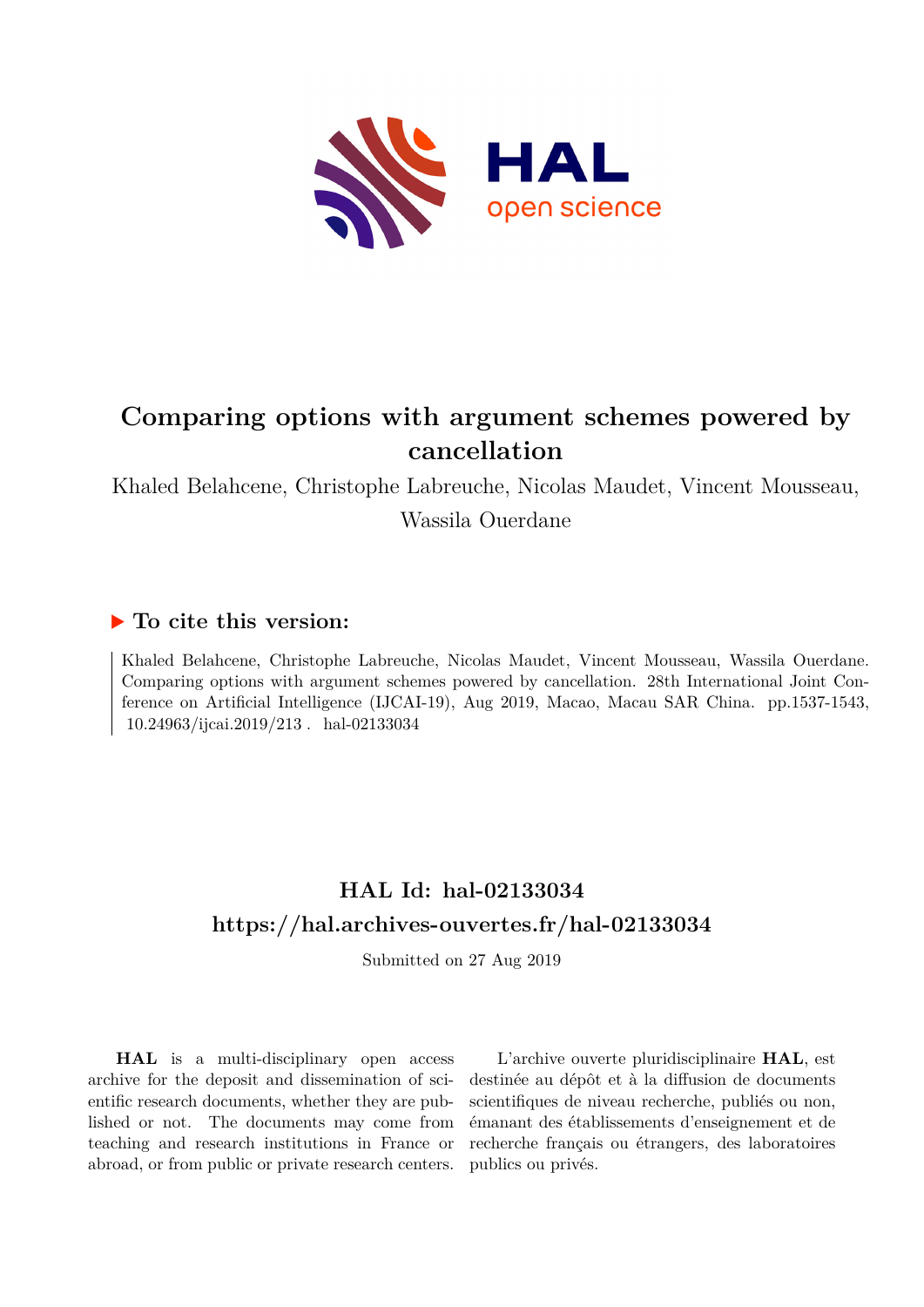## Comparing Options with Argument Schemes Powered by Cancellation

Khaled Belahcene<sup>1</sup>, Christophe Labreuche<sup>2</sup>, Nicolas Maudet<sup>3</sup>\*, Vincent

**Mousseau**<sup>4</sup> and **Wassila Ouerdane**<sup>4</sup>

<sup>1</sup> Nutriomics, Sorbonne Université, INSERM, France

<sup>2</sup> Thales Research and Technology, Palaiseau, France

<sup>3</sup>Sorbonne Université, CNRS, LIP6, F-75005 Paris, France

<sup>4</sup>MICS, CentraleSupélec, Université Paris-Saclay, Gif-sur-Yvette, France

khaled.belahcene@polytechnique.org, christophe.labreuche@thalesgroup.com, nicolas.maudet@lip6.fr,

{vincent.mousseau, wassila.ouerdane}@centralesupelec.fr

#### Abstract

We introduce a way of reasoning about preferences represented as pairwise comparative statements, based on a very simple yet appealing principle: cancelling out common values across statements. We formalize and streamline this procedure with argument schemes. As a result, any conclusion drawn by means of this approach comes along with a justification. It turns out that the statements which can be inferred through this process form a proper preference relation. More precisely, it corresponds to a necessary preference relation under the assumption of additive utilities. We show the inference task can be performed in polynomial time in this setting, but that finding a minimal length explanation is NP-complete.

## 1 Introduction

In his famous letter to his friend Joseph Priestley, Benjamin Franklin suggested a procedure to decide upon difficult decision cases: draw two columns, list pros and cons, and delete (sets of) arguments from both sides when they are of "equal weight". It is remarkable that Franklin's "Moral Algebra" is sometimes seen as a pioneer technique to both argumentative approaches [Toulmin, 1958] which aims at formalizing, visualizing (and eventually criticizing) reasoning steps; as well as techniques to elicitate and reason about preferences based on trade-offs (*even swaps*, [Hammond *et al.*, 1998]). The bipolar nature of his algebra also proved to be influential in KR in general [Dubois *et al.*, 2008; Bouyssou *et al.*, 2009]. In this paper we build on the legacy of this approach, by relying on its core principle of cancellation, but without considering the weighting of different attributes – that is, only similar values can be crossed. We consider comparative preference statements whereby a user expresses unambiguously holistic judgments over alternatives described according to several points of view. From a set of such comparative statements, we wish to maintain the set of all valid consequences in order to make new inferences (under the form of further holistic comparative statements), and at the

same time keep track of the reasoning steps involved. Thus, our objective is to know, for any preference query, *whether* it can be derived, but also *how* it can be derived.

We begin by introducing informally, through an example, a way of reasoning about preferences under the form of pairwise preference statements, then we propose a research agenda concerning this reasoning engine, and we outline the remainder the paper.

Example 1. *Hotels are compared according to the points of view of comfort, offer of a restaurant, commute time and cost. We are given* monotonicity *conditions according to each point of view (shared by all stakeholders), e.g. the larger the comfort the better; it is better to have a restaurant; the smaller the commute time the better; and the smaller the price the better. We are also given the following* preference information*:*

- $\pi_1$  : *a hotel with features* (4<sup>\*</sup>, *no*, 15 *min*, 180 \$) *is preferred to a hotel with features* (*2\**, *yes*, *45 min*, *50* \$)*.*
- $\pi_2$ : *a hotel with features*  $(4^*, no, 45 min, 50 \text{ s})$  *is preferred to a hotel with features* (*4\**, *yes*, *15 min*, *100* \$)*.*

Monotonicity along each point of view allows for inferring comparative statements outside of the knowledge base.

**Example 2.** *(Ex.* 1 *continued)* From  $\pi_1$ , thanks *to the monotonicity w.r.t to cost, we can deduce that* (*4\**, *no*, *15 min*, *180* \$) *is preferred to* (*2\**, *yes*, *45 min*, *80* \$)*.*

Reasoning *ceteris paribus* offers another venue to extend our knowledge about valid preferences.

**Example 3.** *(Ex.* 2 *continued)* In  $\pi_2$ *, both hotels share the same comfort rating* 4∗*, and we propose to interpret this statement as: comfort being equal, we prefer* (*no*, *45 min*, *50* \$) *to* (*yes*, *15 min*, *100* \$)*. Taking value* 2∗*, we obtain for instance that* (*2\**, *no*, *45 min*, *50* \$) *is preferred to* (*2\**, *yes*, *15 min*, *100* \$)*.*

These two principles are too weak to deduce many entailments from the preference information, and therefore will not allow comparing many alternatives. We therefore propose a way to combine several preference information statements. The notion of ceteris paribus reasoning can be generalized

<sup>∗</sup>Contact Author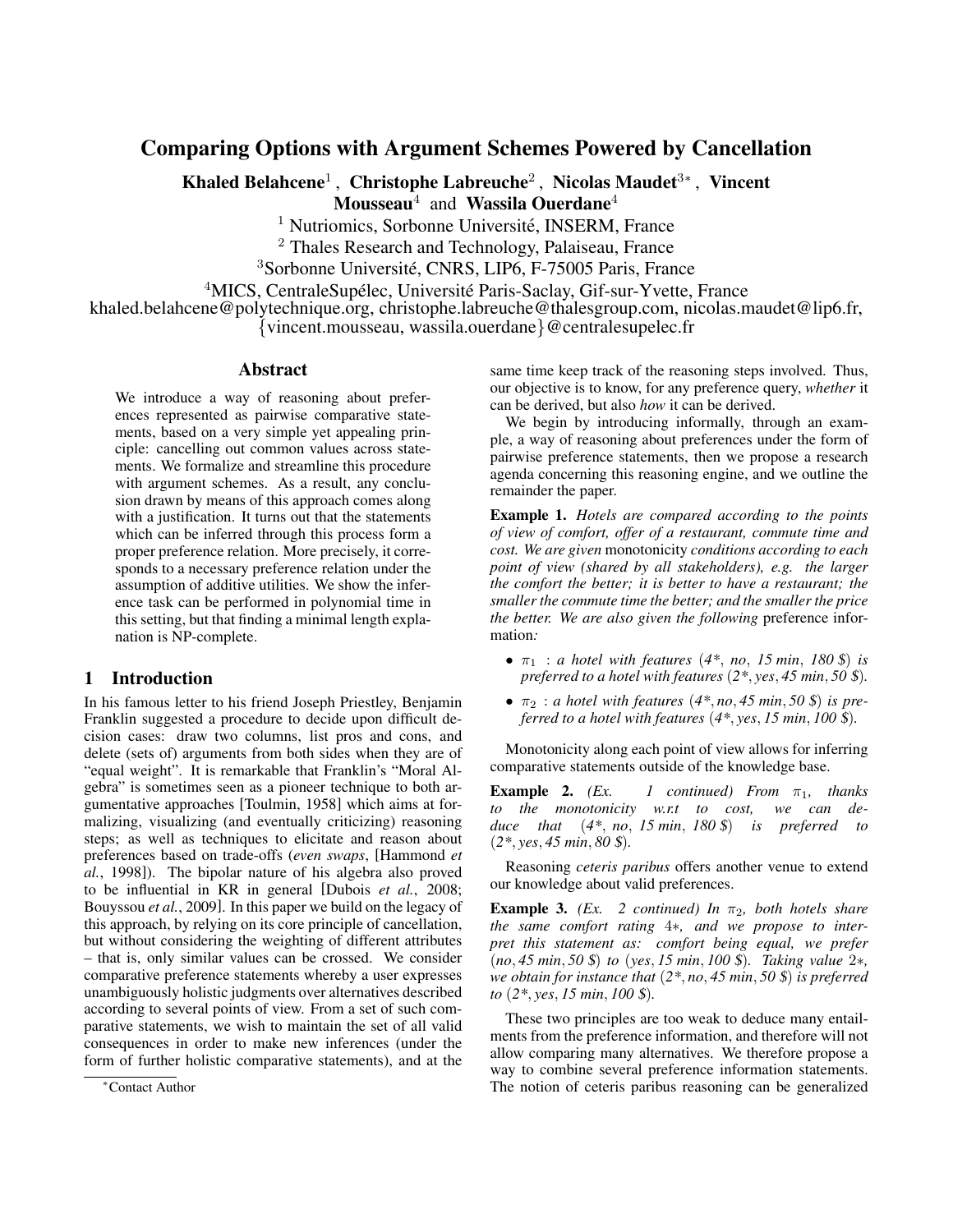throughout statements by cancelling a similar value appearing in the left hand side (LHS) of a statement and in the right hand side (RHS) of another statement.

Example 4. *(Ex. 3 continued) For instance, the cost value 50* \$ *appears both in the LHS of*  $\pi_2$  *and the RHS of*  $\pi_1$ *. This extended principle can be used to infer new statements, as illustrated in the following table. The first three lines of the table introduce the* premises*: the preference information statements*  $\pi_1$  *and*  $\pi_2$ *, as well as the ceteris paribus monontonicity statement*  $d_{\text{M}}$  *according to which, everything else being equal, a hotel with a restaurant is at least as good as a hotel without one. In each column representing a feature, we strike out individual values appearing simultaneously on the LHS and the RHS—when a value is repeated, we are careful to strike out as many values from the LHS as from the RHS. At the end, we notice that there is only one value left in each column, that we report on the last line of the table—the* conclusion*—forming what we consider a valid preference statement inferred from the premises.*

*As:*  $4^*$  *no*  $\overline{45}$  *min*  $180 \text{ }$   $\pi$ <sub>1</sub>  $2^*$  *yes*  $45$  *min*  $\overline{50}$   $\overline{\text{}}$ *no 45 min 50* \$ π<sup>2</sup> *yes 15 min 100* \$  $\frac{d\mathbf{v}}{45 \text{ min } 180 \text{ s}}$   $\frac{h\theta}{2^* \text{ yes } 45 \text{ min } 100 \text{ s}}$ *So,*  $\frac{1}{4 * no}$  45 min 180 \$

We are now in a position to set out several research questions concerning the procedure we just informally described, that we shall address in this paper:

- *Modeling (see Section 2).* To what extent this procedure can be formalized into a reasoning model?
- *Templating (see Section 2).* Can the template for presenting the arguments supporting a claim be streamlined? How can these bundles be efficiently validated?
- *Properties (see Section 3).* The set of statements that can be inferred from a given preference information form a binary relation between alternatives. What are the properties of this relation? Importantly, is it a proper *preference relation*?
- *Inference (see Section 3).* Is there an efficient way to assess if a given pairwise preference statement can be inferred from a given preference information?
- *Explanations (see Section 4).* Given a pairwise preference statement, is it possible to find a cognitively simple certificate supporting or informing its validity?
- *Critique (see Section 5).* This reasoning engine is built upon several fundamental assumptions, that need to be discussed.

## 2 The Reasoning Model

We address in this section the first research question, namely: can the intuition presented in the introduction be formalized?

#### 2.1 Features and Alternatives

We consider a set N of points of view, each one  $i \in N$  expressed by a feature taken in the set  $\mathbb{X}_i$ . Alternatives are described as tuples of features, and belong to the Cartesian product  $\mathbb{X} = \prod_{i \in N}^{\bullet} \mathbb{X}_i$ .

For an alternative  $x \in \mathbb{X}$  and a point of view  $i \in N$ , we denote by  $x_i$  the evaluation of x according to i. For any nontrivial subset of points of view  $A \subset N$  and any two alternatives  $a, b \in \mathbb{X}$ , we denote  $a_{-A}b_A$  the (fictitious) alternative which is equivalent to  $a$  according to each point of view not in  $A$ , and equivalent to b according to the points of view in A.

#### 2.2 Preference Information

We are interested in providing a principled way of reasoning that allows us to infer preference and answer *preference queries* of the type 'is alternative a preferred to alternative b?'. The reasoning shall be based on *preference information*, coming in two distinct flavors:

- *explicit pairwise statements*  $P \subset \mathbb{X}^2$ , where  $(x, y) \in \mathcal{P}$ means that  $x$  is at least as good as  $y$  for the decision maker;
- *implicit dominance*—we assume that each feature set corresponding to a point of view  $i \in N$  is totally ordered by a relation  $\succsim_i \subset \mathbb{X}_i^2$ , and we denote  $\mathcal{D} :=$  $\prod_{i \in N} \sum_{i}$ , the Pareto *dominance* relation between alternatives stemming from the ordering of each feature set, i.e.  $\forall x, y \in \mathbb{X}, x \mathcal{D}y \iff \forall i \in \overline{N}, x_i \succsim_i y_i$ .

#### 2.3 Cancellation Axioms

The inductive principle based on ceteris paribus sketched in Ex. 3 can be formalized thanks to the concept of cancellation. The cancellative axioms are well-known in the preference literature [Krantz *et al.*, 1971; Wakker, 1989], and we briefly recall their definition.

**Definition 1** (First-order cancellation). *For all*  $A \subset N$ , *with*  $A \neq \emptyset$  *and all*  $x, y, z, z' \in \mathbb{X}, x_{-A}z_A \geq y_{-A}z_A \Rightarrow$  $x_{-A}z'_A \overset{\leftarrow}{\sim} y_{-A}z'_A.$ 

In Ex. 3, according to the first-order cancellation,  $\pi_2$  implies that  $(2^*, \text{no}, 45 \text{ min}, 50 \text{ s})$  is preferred to  $(2*, \text{yes}, 15 \text{ min}, 100 \text{$ }).

We also have seen in the introduction cancellation *across* preference statements. It can be formalized in the following definition.

Definition 2 (High-order cancellation). *Consider* m + 1 *alternatives*  $x^{(0)}, \ldots, x^{(m)}$  in  $X$ *. Let*  $y^{(0)}, \ldots, y^{(m)}$  *be*  $m + 1$ *alternatives in* X *such that, for every point of view* i ∈ *N*,  $(y_i^{(0)}, \ldots, y_i^{(m)})$  *is a permutation of*  $(x_i^{(0)}, \ldots, x_i^{(m)})$ *.*  $Then, [x^{(k)} \succsim y^{(k)}, \forall k \in \{1, ..., m\}] \Rightarrow y^{(0)} \succsim x^{(0)}.$ 

In order to conveniently represent concatenations of premises, maybe with repetition, modulo permutation, we represent the tuples of alternatives or values as *multisets*. The multiset containing the elements  $z_1$ , repeated  $m_1$  times,  $\ldots$ ,  $z_k$  repeated  $m_k$  times has support  $\{z_1, \ldots, z_k\}$ , cardinality  $\sum m_j$  and is denoted  $\langle z_1 : m_1, ..., z_k : m_k \rangle$ .

#### 2.4 The Syntactic Cancellative Argument Scheme

We formalize the way of reasoning about preference statements illustrated in the introduction through an *argument scheme* [Walton, 1996], an operator tying *premises* satisfying some conditions, to a *conclusion*. This scheme is closely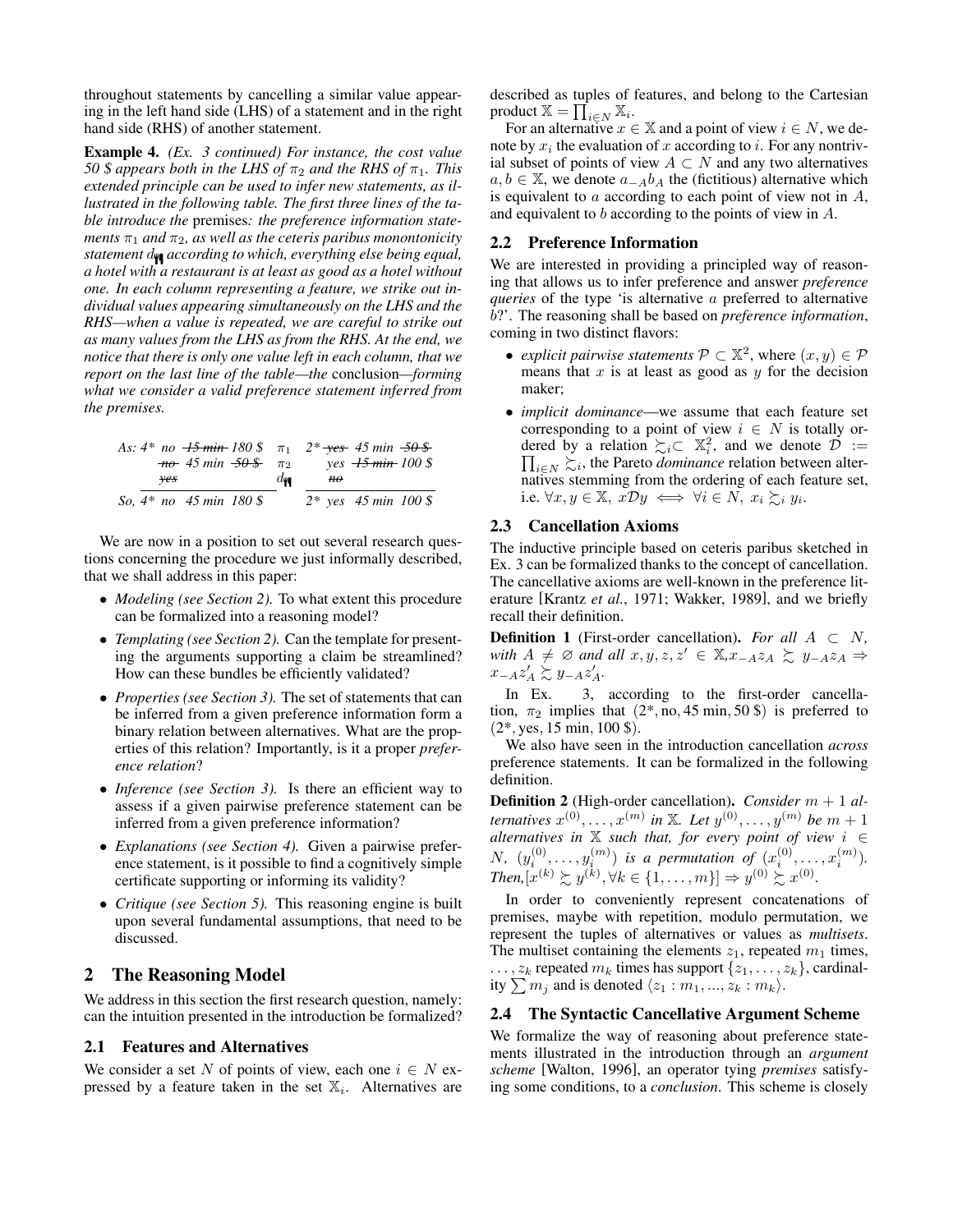related to the *high-order cancellation* axiom described previously. We slightly alter it in order to allow for a repetition of the conclusion (we defer an example and the discussion of the importance of this alteration to Section 3.5).

Definition 3 (Syntactic cancellative argument scheme). *Given two positive integers*  $m \geq n$ *, and a pair of alternatives*  $(x, y) \in \mathbb{X} \times \mathbb{X}$ , we say the multiset of pairs of alternatives  $\langle (a^{(1)}, b^{(1)}) : r_1, \ldots, (a^{(k)}, b^{(k)}) : r_k \rangle \in (\mathbb{X} \times \mathbb{X})^{\mathbb{N}}$  of cardi*nality*  $m = \sum_{i=1}^{k} r_i$  *is a* syntactic cancellative explanation *of length* m *with* n *repetitions of the pair* (x, y) *if, for each point of view*  $i \in N$ , the multisets  $\langle a_i^{(1)} : r_1, \ldots, a_i^{(k)} : r_k, y_i : n \rangle$ and  $\langle b_i^{(1)} : r_1, \ldots, b_i^{(k)} : r_k, x_i : n \rangle$  are equal.

This definition is illustrated in Ex. 4.

*Validation.* Checking if a given tuple of pairs of alternatives is an argument of a given pair of alternatives with a given number of repetitions can be performed in  $\mathcal{O}(|N| \cdot k \ln k)$ , where  $k$  is the cardinality of the support set of the explanation.

#### 2.5 The Elliptic Cancellative Argument Scheme

In this section, we propose to streamline the syntactic cancellative argument scheme by omitting the dominance statements. As the resulting scheme is based on an omission (an *ellipsis*), we dub it the *elliptic cancellative scheme*.

Definition 4 (Elliptic cancellative explanation scheme). *Given a dominance relation* D*, we say the multiset of pairs of alternatives*  $\langle (a^{(1)}, b^{(1)}) : r_1, \ldots, (a^{(k)}, b^{(k)}) : r_k \rangle \in (\mathbb{X} \times$  $(X)$ <sup>N</sup> of cardinality  $m = \sum_{i=1}^{k} r_i$  is a syntactic cancellative explanation *of length* m with *n* repetitions of the pair  $(x, y)$ *if there exists a multiset of cardinality m' of dominance state-* $\textit{ments } \langle (c^{(1)}, d^{(1)}) : r'_1, \ldots, (c^{(k')}, d^{(k')}) : r'_{k'} \rangle \in \mathcal{D}^{\mathbb{N}} \textit{ such}$ that  $\langle (a^{(1)}, b^{(1)}) : r_1, \ldots, (a^{(k)}, b^{(k)}) : r_k \rangle \cup \langle (c^{(1)}, d^{(1)}) :$  $r'_1, \ldots, (c^{(k')}, d^{(k')}) : r'_{k'} \rangle$  is a syntactic cancellative expla*nation of length*  $m + m^{\prime}$  *with* n *repetitions of the pair*  $(x, y)$ *.* 

Example 5. *(Ex. 4 continued) The syntactic cancellative explanation of Ex. 4 can be simplified by removing the last statement* d*, yielding:*

|  | As: $4*$ no $+5$ min 180 \$ $\pi_1$ $2*$ ves 45 min $-50$ \$            |  |                        |                                 |  |
|--|-------------------------------------------------------------------------|--|------------------------|---------------------------------|--|
|  | $\frac{1}{10}$ 45 min $\frac{50 \text{ } -0.06}{10}$ $\pi$ <sub>2</sub> |  |                        | ves <del>-15 min -</del> 100 \$ |  |
|  | So, $4*$ no $45$ min 180 \$                                             |  | $2*$ yes 45 min 100 \$ |                                 |  |

*Validation.* It is a little more subtle to check the validity of an elliptic cancellative argument scheme than of a syntactic one. Indeed, when considering the point of view  $i \in N$ and comparing the two multisets  $L_i := \langle a_i^{(1)} : r_1, \ldots, a_i^{(k)} :$  $\{r_k, y_i:n\}$  and  $R_i := \langle b_i^{(1)}: r_1, \ldots, b_i^{(k)}: r_k, x_i:n\rangle$ there are missing elements corresponding to the implicit dominance relations that are not mentioned. Adding these missing dominance relations would have added "good" elements in  $L_i$  and "bad" elements in  $R_i$  - yielding two lexicographically equivalent vectors. As this is not the case,  $R_i$  contains better elements than  $L_i$  in the lexicographic sense. In Ex. 5, we obtain  $L_{\mathbf{H}} = \langle \text{yes} : 1, \text{no} : 2 \rangle$  and  $R_{\mathbf{H}} = \langle \text{yes} : 2, \text{no} : 1 \rangle$ , so that the previous dominance is verified (as  $R_{\text{H}}$  contains more "yes" values than  $L_{\text{H}}$ ). Hence the validation of an elliptic cancellative argument scheme simply consists in ordering each  $L_i$  and  $R_i$ , and checking that, for every j, the j<sup>th</sup> best elements in  $R_i$  is not lesser than the  $j^{\text{th}}$  best elements in  $L_i$ w.r.t. to the order relation  $\succsim_{i}$ . Thus, the validation can also be performed in  $\mathcal{O}(|N| \cdot k \ln k)$ .

#### 3 The Inferred Preference Structure

In this section, we are interested in the description and the computation of the binary relation over alternatives potentially obtained by applying the reasoning engine to the facts of the preference information.

Definition 5. *Given preference information* P *and a dominance relation* D, we denote  $N_{P,D}$  the set of pairs of alterna*tives for which there is a syntactic cancellative explanation of any length with pairs of alternatives in*  $P \cup D$ *.* 

#### 3.1 Inference as Closure

We note that  $\mathcal{N}_{\bullet}$  is a closure operator: if new preference statements  $\mathcal{N}_{\mathcal{P},\mathcal{D}}$  can be inferred from  $\mathcal P$  and  $\mathcal D$ , adding them to the knowledge base would not yield additional inference.

#### Lemma 1.

$$
\mathcal{N}_{\mathcal{P},\mathcal{D}}=\mathcal{N}_{\mathcal{N}_{\mathcal{P},\mathcal{D}},\mathcal{D}}
$$

*Sketch of proof.* The inclusion  $\mathcal{N}_{\mathcal{P},\mathcal{D}} \subset \mathcal{N}_{\mathcal{N}_{\mathcal{P},\mathcal{D}},\mathcal{D}}$  is a consequence of the fact that  $\langle s : 1 \rangle$  is an explanation of s for any statement in P. As for  $\mathcal{N}_{\mathcal{P},\mathcal{D}} \supset \mathcal{N}_{\mathcal{N}_{\mathcal{P},\mathcal{D}},\mathcal{D}}$ , let  $(X, Y) \in$  $\mathcal{N}_{\mathcal{N}_{\mathcal{P}, \mathcal{D}}, \mathcal{D}}$ . There is an syntactic explanation of length m with *n* repetitions of the pair  $(X, Y)$ , say  $\langle (x^{(1)}, y^{(1)}) \rangle$ :  $r_1, \ldots, (x^{(K)}, y^{(K)})$  :  $r_K$ )  $\in (\mathbb{X} \times \mathbb{X})^{\mathbb{N}}$  where each pair  $(x^{(k)}, y^{(k)})$  is in  $\mathcal{N}_{\mathcal{P}, \mathcal{D}}$ , and is therefore supported by an explanation  $E_k$  of length  $m_k$  with  $n_k$  repetitions, with statements in  $P \cup D$ . We claim the tuple obtained by concatenating each explanation  $E_k$  repeated  $\prod_{k' \in [m], k' \neq k} n_{k'}$  is an explanation with  $\prod_{k \in [m]} n_k$  repetitions of the pair  $(X, Y)$ , with statements in  $\mathcal{P} \cup \mathcal{D}$ .  $\Box$ 

#### 3.2 A Detour via Model-Based Inference

In order to state the main result of this paper, we need to recall the basic principles of *model-based inference*. The goal of inference is extend some (limited) preference information to a richer preference relation  $R$ , with 'good' properties, such as  $R$  being a reflexive and, transitive binary relation over  $X$ , and maybe complete.

When preference information is given as  $P \cup D$ , where P is the explicit part, given in so-called *holistic* form, i.e.  $\mathcal{P} \subset \mathbb{X}^2$  is a set of reference pairwise statements, and  $\mathcal{D}$  is the dominance relation stemming from the ordering of the features, the relation R is said to be *consistent* when  $P \cup D \subset$ R.

In order to describe  $R$ , which is potentially a very complicated combinatorial object, in a simple language, it is customary to rely on some kind of parameterization of the target set. For instance, numeric models [Jacquet-Lagrèze and Siskos, 1982] in the field of multiple criteria decision making, or graphical languages [Wilson, 2009; Amor *et al.*, 2016] from KR. A popular paradigm consists in considering *value-based*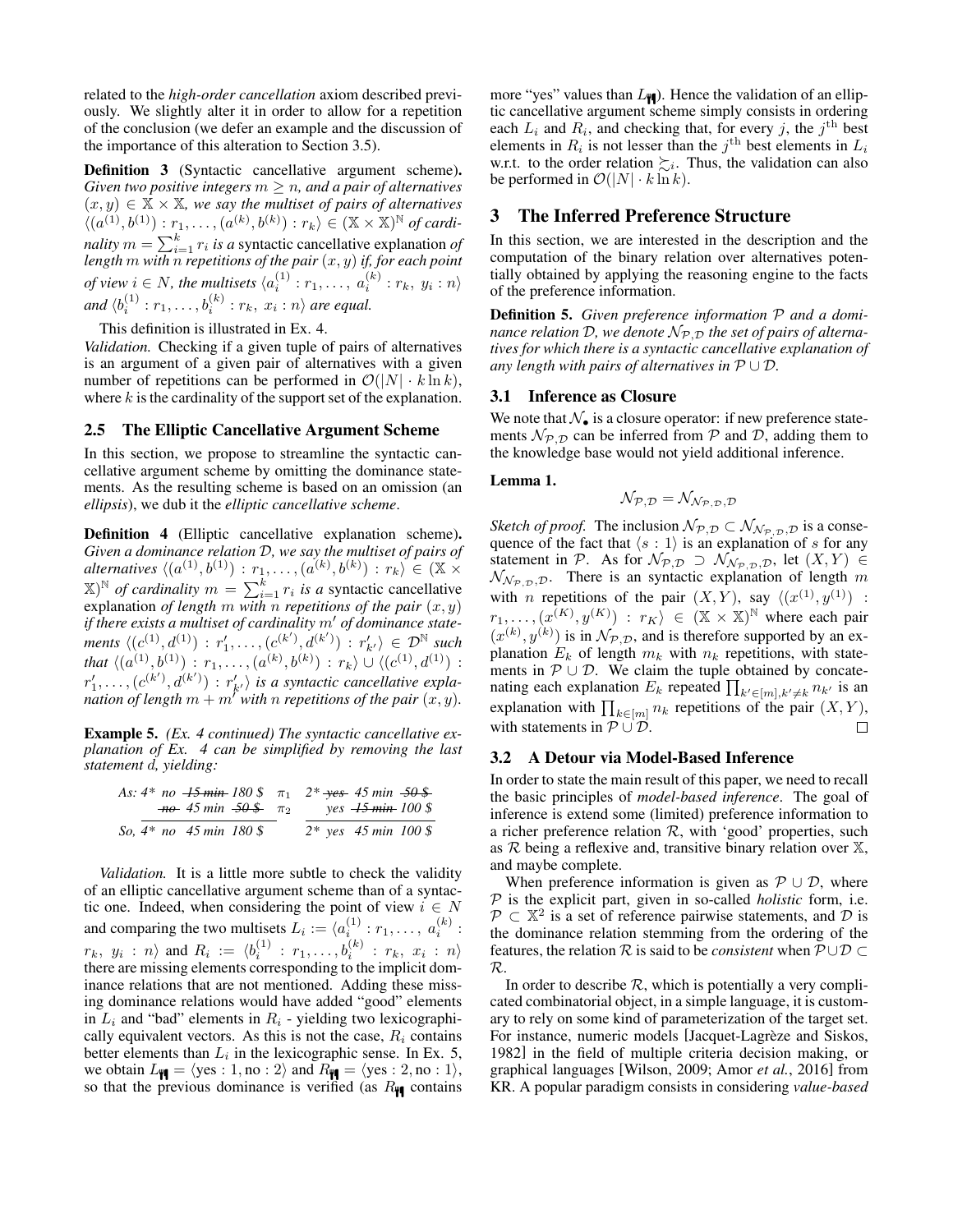preferences, where the target preference relation is parameterized by a numeric scoring function  $u : \mathbb{X} \to \mathbb{R}$ , so that  $x\mathcal{R}_u y \iff u(x) \geq u(y)$ . (this assumption is made without loss of generality as soon as  $R$  is assumed to be transitive and complete). The target set is still very large and complex, and a common additional assumption is to restrict the scoring function to be *additive* w.r.t. the features, i.e. there is a decomposition such that  $\forall x \in \mathbb{X}, u(x) = \sum_{i \in N} \omega_i(x_i)$ .

Definition 6 (preferences based on additive value). *The parameter set of the additive value model is*  $\Omega_{\Sigma} := \prod_{i \in N} \mathbb{R}^{\mathbb{X}_i}$ , *and for a given value*  $\omega := \langle \omega_i \rangle_{i \in N}$  *of the parameter, the corresponding preference relation*  $\overline{\mathcal{R}_{\sum \omega}} \subset \mathbb{X}^2$  is defined by:

$$
\forall x, y \in \mathbb{X}, x \mathcal{R}_{\sum \omega} y \iff \sum_{i \in N} \omega_i(x_i) \ge \sum_{i \in N} \omega_i(y_i).
$$

For such an additive value, that we denote  $\mathcal{R}_{\sum \omega}$ , the condition  $\mathcal{D} \subset \mathcal{R}_{\sum \omega}$  translates to the following monotonicity conditions: for all features i, the function  $\omega_i : (\mathbb{X}_i, \succsim_i) \rightarrow$  $(\mathbb{R}, >)$  is nondecreasing.

The most prevalent approach in model-based inference consists in determining the most adequate value of the parameter in the sense of some loss function  $\mathcal{L}: \omega^* = \operatorname{argmin}_{\Omega_{\Sigma}} \mathcal{L},$ and returning the corresponding preference relation  $\mathcal{R}_{\sum \omega^*}$ . Meanwhile, the *robust* approach consists in considering the intersection of all the consistent preference relations, assuming it is not empty:

$$
\mathcal{R}^\star_{\Omega_\Sigma}:=\bigcap_{\omega\in\Omega_\Sigma: (\mathcal{P}\cup\mathcal{D})\subset \mathcal{R}_{\sum \omega}}\mathcal{R}_{\sum \omega}.
$$

The robust approach yields the *version space* [Mitchell, 1982] of the model. Equivalently, it can be understood as assuming that the preference information  $P$  is *incomplete* (as there might be several value of the parameter that are consistent with it), and drawing skeptical conclusions with respect to all the possible completions.

#### 3.3 Cancellative-Powered Deductions are Robust Inferences under Additive Values

We are now able to state an important result concerning the preference structure  $\mathcal{N}_{\mathcal{P},\mathcal{D}}$ .

#### Theorem 1.

$$
\mathcal{N}_{\mathcal{P},\mathcal{D}}=\mathcal{R}^\star_{\Omega_\Sigma}
$$

The inferred preference structure is exactly the necessary preference relation under the assumption of an additive value model. This result has an important corollary concerning the inferred relation:

**Corollary 1** (Properties of the inferred structure).  $\mathcal{N}_{\mathcal{P}, \mathcal{D}}$  *is a transitive and reflexive binary relation.*

The proof of Th. 1 relies on the fact that, under the assumption of an additive value model, a preference statement can be represented by a linear form operating over the vector space  $\Omega_{\Sigma}$ .

**Definition 7.** Given some preference information  $P \subset \mathbb{X}^2$ , *alternatives*  $x, y \in \mathbb{X}$ *, and a point of view*  $i \in N$ *, for any value*  $x_i \in \mathbb{X}_i$ , let  $\epsilon_{i,x_i} : \mathbb{R}^{\mathbb{X}_i} \to \mathbb{R}$ ,  $\omega_i \mapsto \omega_i(x_i)$ , and

 $\phi_{(x,y)} = \sum_{i \in N} \epsilon_{i,x_i} - \epsilon_{i,y_i}$  a linear form over  $\mathbb{R}^{\mathbb{X}}$ . Also, let  $\widehat{\mathbb{X}}_i := \{t \in \mathbb{X}_i : \exists (a, b) \in \mathcal{P}, t = a_i \text{ or } t = b_i\} \cup \{x_i\} \cup \{y_i\}$ *and*  $\widehat{X} := \prod_{i \in N} \widehat{\mathbb{X}}_i$ .

### Lemma 2.

$$
(x,y)\in\mathcal{R}_{\sum\omega}\iff\phi_{(x,y)}(\omega)\geq0
$$

*Proof of*  $\mathcal{N}_{\mathcal{P}, \mathcal{D}} \subset \mathcal{R}_{\Omega_{\Sigma}}^{\star}$ .

Let  $(x, y) \in \mathcal{N}_{\mathcal{P}, \mathcal{D}}$ . By definition, there is a syntactic cancellative explanation of length  $m$  with  $n$  repetitions of the pair  $(x, y)$ , say  $\langle (a^{(1)}, b^{(1)}), \ldots, (a^{(m)}, b^{(m)}) \rangle \in$  $({\cal P} \cup [{\cal D})^m$ . Therefore, for each point of view  $i \in N$ ,  $(y_i, \ldots, y_i, a_i^{(1)}, \ldots, a_i^{(m)})$  is a permutation of  $(x_i, \ldots, x_i, b_i^{(1)}, \ldots, b_i^{(m)})$ . In particular, for any parameter  $\omega \in \Omega_{\Sigma}, \ n\omega_i(y_i) + \omega_i(a_i^{(1)}) + \cdots + \omega_i(a_i^{(1)}) =$  $n\omega_{i}(x_{i}) \ + \ \omega_{i}(b^{(1)}_{i}) \ + \ \cdots \ + \ \omega_{i}(b^{(1)}_{i}), \ \ \text{so} \ \ n\phi_{(x,y)}(\omega) \ \ =$  $\sum_{j=1}^m \phi_{(a^{(j)},b^{(j)})}(\omega)$ . Now, if  $\omega$  is consistent,  $(\mathcal{P} \cup \mathcal{D}) \subset \mathcal{R}_{\omega}$ and  $\phi_{(a^{(j)},b^{(j)})}(\omega) \ge 0$ . Thus  $n\phi_{(x,y)}(\omega)$  is nonegative as the sum of  $m$  nonnegative terms, and  $x$  is necessarily preferred to y under the assumption of an additive value model.  $\Box$ 

*Proof of*  $\mathcal{N}_{\mathcal{P}, \mathcal{D}} \supset \mathcal{R}_{\Omega_{\Sigma}}^{\star}$ .

Let  $(x, y) \in \mathcal{R}_{\Omega_{\Sigma}}^{\star}$ . For any parameter  $\omega \in \Omega_{\Sigma}$  such that  $\forall s \in (\mathcal{P} \cup \mathcal{D}), \bar{\phi}_s(\omega) \geq 0, \ \phi_{(x,y)}(\omega) \geq 0$ . This property concerns linear forms in  $\mathbb{R}^{\mathbb{X}}$ , which is a vector space of infinite dimension, but also holds in  $\mathbb{R}^{\hat{\mathbb{X}}}$ . Indeed,  $\hat{\mathbb{X}} \subset \mathbb{X}$ , is of finite dimension, and any additive parameter function  $\widehat{\omega} : \widehat{\mathbb{X}} \to \mathbb{R}$  such that  $(\mathcal{P} \cup \mathcal{D}) \cap \widehat{\mathbb{X}}^2 \subset \mathcal{R}_{\widehat{\omega}}$  can be extended into an additive function  $\omega : \mathbb{X} \to \mathbb{R}$  describing a consistent relation  $\mathcal{R}_{\sum \omega}$ . By Farkas' lemma, the linear form  $\phi_{(x,y)}$  is a conical combination of the  $\langle \phi_s \rangle_{s \in (\mathcal{P} \cup \mathcal{D}) \cap \hat{\mathbb{X}}^2}$ . As the coefficients of all these linear forms are integers—they are, indeed, in  $\{-1, 0, 1\}$ —the coefficients of the conical combinations can be chosen rational, and by multiplying by the lesser common multiple of their denominators, yield an identity:  $n \phi_{(x,y)} = \sum_{s \in (\mathcal{P} \cup \mathcal{D}) \cap \widehat{\mathbb{X}}^2} m_s \phi_s$ , with a positive integer n and nonnegative integer coefficients  $\langle m_s \rangle_{s \in (\mathcal{P} \cup \mathcal{D}) \cap \widehat{\mathbb{X}}^2}$ . We claim the tuple  $\langle s : m_s \rangle_{s \in (\mathcal{P} \cup \mathcal{D}) \cap \widehat{\mathbb{X}}^2}$  is a syntactic cancellative explanation of length  $n$  of the pair  $(x, y)$ , with statements in  $P \cup D$ , thus  $(x, y) \in \mathcal{N}_{P \cup D}$ . П

#### 3.4 Efficient Inference Procedures

The necessary relation assuming an additive value model  $\mathcal{R}_{\Omega_{\Sigma}}^{\star}$  is defined and studied by [Greco *et al.*, 2008]. In particular, Greco et al. propose a linear program permitting to solve the decision problem corresponding to our research question concerning inference: given a pair of alternative, decide if it is in the inferred preference relation. This linear program is expressed in the primal space  $\mathbb{R}^{\widehat{X}}$  of the values  $\omega_i(x_i)$  given to each relevant value of the attributes. These values are of little interest concerning our cancellative argument schemes, so we propose to formulate the dual problem.

Corollary 2 (Polytime inference via conical decomposition). *For all pairs of alternatives*  $(x, y) \in \mathbb{X}^2$ ,  $(x, y) \in \mathcal{N}_{\mathcal{P}, \mathcal{D}}$  *if,*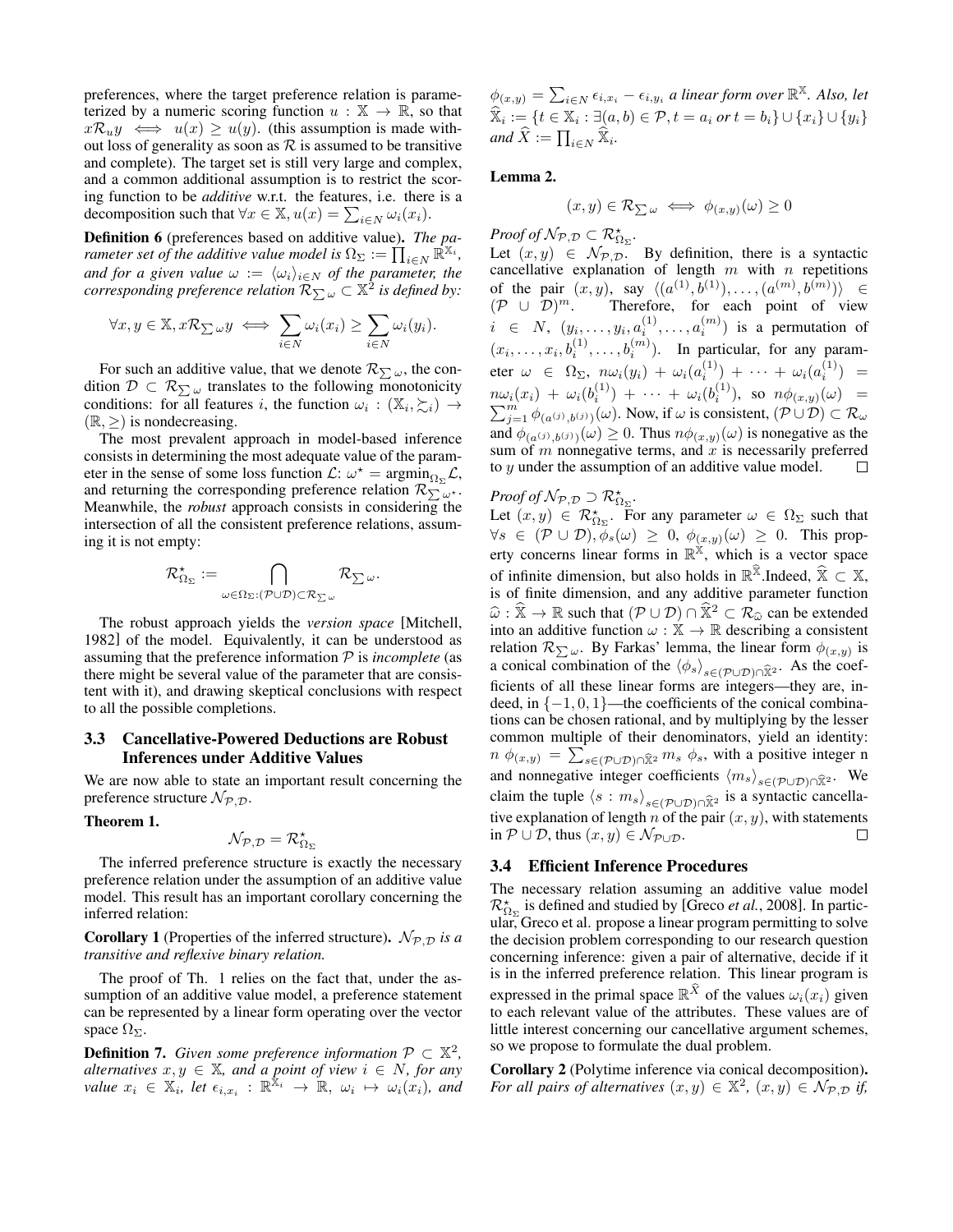*and only if, the following linear program is feasible: find nonnegative real numbers*  $\langle \lambda_s \rangle_{s \in (\mathcal{P} \cup \mathcal{D}) \cap \widehat{X}^2}$  *such that* 

$$
\phi_{(x,y)} = \sum_{s \in (\mathcal{P} \cup \mathcal{D}) \cap \widehat{X}^2} \lambda_s \phi_s.
$$

Would the decision variables  $\lambda$  be integers, they could directly be interpreted as a multiset  $\langle s : \lambda_{s} \rangle$  serving as a syntactic cancellative explanation for  $(x, y)$ . As the elliptic scheme tells us that the coefficients corresponding to the dominance statements are eventually irrelevant, this formulation ought to be further streamlined. Unfortunately, the conical span of the dominance statements is not easy to characterize in the dual base  $(\epsilon_{i,x_i})$ . This obstacle can be lifted by representing the preference statements in an alternative decomposition, that focuses on differences of values, rather than values.

**Definition 8.** Given a finite binary relation  $A \subset \mathbb{X}^2$ , for *all points of view*  $i \in N$  *we denote*  $\{\widehat{x}_{i,1} \precsim \widehat{x}_{i,2} \precsim \cdots \precsim$  $\left\{\widehat{x}_{i,|\widehat{x}_i|}\right\} = \widehat{x}_i$ . For any integer  $k, 1 \leq k < |\widehat{x}_i|$ , let  $\delta_{\widehat{\mathbb{X}},i,k} := \epsilon_{i,\widehat{x}_{i,k+1}} - \epsilon_{i,\widehat{x}_{i,k}}.$ 

**Lemma 3.** For any statement  $(x, y) \in A$  and any point of *view*  $i \in N$ ,

$$
\epsilon_{i,x_i} - \epsilon_{i,y_i} = \begin{cases}\n0 & \text{if } x_i \sim_i y_i \\
\sum_{k: x_i \leq \widehat{x}_{i,k} < y_i} (-1) \cdot \delta_{\widehat{x},i,k}, & \text{if } x_i \prec_i y_i \\
\sum_{k: y_i \leq \widehat{x}_{i,k} < x_i} (+1) \cdot \delta_{\widehat{x},i,k}, & \text{if } x_i \succ_i y_i\n\end{cases}
$$

This lemma has two important consequences:

- i) Corollary 2 can be expressed in terms of  $\langle \delta_{\hat{X}^2} \rangle$  rather than  $\langle \epsilon \rangle$ ; and
- ii) dominance statements in  $A$  are exactly the conical span of the  $\langle \delta_A \rangle$ .

This leads to a leaner reformulation of the inference problem.

**Definition 9.** *For all*  $x, y \in \mathbb{X}$ ,  $i \in N$  *and*  $k \in \mathbb{N}$ :  $1 \leq k$  $|\widehat{\mathbb{X}}_i|$ , let

$$
\varphi_{(x,y)}^{(i,k)} := \begin{cases}\n-1, & \text{if } x_i \precsim_i \widehat{x}_{i,k} \prec_i y_i; \\
0, & \text{if } x_i \sim_i y_i; \text{ or} \\
+1, & \text{if } y_i \precsim_i \widehat{x}_{i,k} \prec_i x_i.\n\end{cases}
$$

Theorem 2 (Inference via LP). *For all pairs of alternatives*  $(x, y) \in \mathbb{X}^2$ ,  $(x, y) \in \mathcal{N}_{\mathcal{P}, \mathcal{D}}$  *if, and only if, the following linear program is feasible:*

find nonnegative real numbers  $\langle \lambda_s \rangle_{s \in \mathcal{P}}$  *such that the inequal-* $\delta$  *ity*  $\varphi_{(x,y)}^{(i,k)} \ge \sum_{s \in \mathcal{P}} \lambda_s \varphi_s^{(i,k)}$  holds for every indices  $i \in N$  $and 1 \leq k < |\widehat{\mathbb{X}}_i|.$ 

#### 3.5 Repetition of the Conclusion

The presence of repetition of the conclusion makes the explanation scheme cumbersome. One may wonder whether it is possible to get rid of the repetition of the conclusion.

Theorem 3. *It is not possible to cover all possible inferences obtained by the robust additive model by restricting the cancellation explanation schema with*  $n = 1$  *repetition.* 

*Proof.* We provide a counter-example with  $|N| = 6$  features,  $\mathbb{X} = \{0, 1\}^6$  and  $1 \succsim_i 0$  (statement  $d_i$ ) for all  $i \in N$ . The preference information is:

$$
\pi_1: ((0,0,1,\cdot,\cdot,\cdot),(1,1,0,\cdot,\cdot,\cdot))
$$
  
\n
$$
\pi_2: ((0,\cdot,\cdot,0,1,\cdot),(1,\cdot,\cdot,1,0,\cdot))
$$
  
\n
$$
\pi_3: ((\cdot,0,\cdot,\cdot,1,0),(\cdot,1,\cdot,\cdot,0,1))
$$
  
\n
$$
\pi_4: ((\cdot,\cdot,1,0,\cdot,0),(\cdot,\cdot,0,1,\cdot,1))
$$

We can infer from the preference information that  $(0, 0, 1, 0, 1, 0)$  is preferred to  $(1, 1, 0, 1, 0, 1)$  (statement  $\pi_{\text{C}}$ ). One can readily see that  $\pi_1 + \pi_2 + \pi_3 + \pi_4 = 2 \pi_C$ .

Assuming by contradiction that there exist Farkas coefficients with coefficient 1 associated to  $\pi_{\text{C}}$ :  $\pi_{\text{C}} = \sum_{i=1}^{6} \lambda_i \pi_i +$  $\sum_{i=1}^{6} \mu_i d_i$ , where  $\lambda_i, \mu_i \in \mathbb{N}$  leads to an infeasible linear system.

 $\Box$ 

One could also want to trim down the potential complexity of the explanations by limiting the number of premises. Unfortunately, this might lead to loss of transitivity for the inferred relation.

## 4 Explanations for Valid Preference **Statements**

It seems reasonable to believe that an explanation is easier to process by a cognitive agent—'simpler'—when it is short. In the case of cancellative explanations, the actual cognitive burden mainly comes from three factors: the number of points of view  $|N|$ , that we consider as mostly exogenous; the length  $m$  of the premises; and the number  $n$  of repetitions of the conclusion. Without any experimental evidence, we consider the problem of finding an explanation for a given pair  $(x, y) \in$  $\mathcal{N}_{\mathcal{P}}$  which is as simple as possible as a bi-objective integer linear minimization problem:

$$
\min_{n,m \in \mathbb{N}^*} (n,m) \quad \text{such that} \quad \begin{cases} n \varphi_{(x,y)} \ge \sum_{\pi \in \mathcal{P}} \ell_{\pi} \varphi_{\pi}; \quad \text{and} \\ m \ge \sum_{\pi \in \mathcal{P}} \ell_{\pi}. \end{cases}
$$

Integer linear programs offer a powerful language permitting to describe difficult combinatorial problems. These formulations can be given wholesale to dedicated solvers, that eschews the need for developing a dedicated piece of software and benefits from state-of-the-art refinements in the solving of such problems. Nevertheless, it would be unwise to delegate the search for a short explanation of a given pair of alternatives to such a solver, if this search were not, intrinsically, a difficult combinatorial problem. The following theorem addresses this issue.

Theorem 4. *The problem of deciding, for a given input*  $(x, y, n, m) \in \mathbb{X} \times \mathbb{X} \times \mathbb{N}^* \times \mathbb{N}^*$  if there is an elliptic can*cellative explanation of the pair*  $(x, y)$  *of length at most* m *with at most* n *repetitions is NP-complete. This remains true even if the number* n *of repetitions is set to one.*

*Proof.* Membership to NP is ensured, as checking the validity of an elliptic scheme is polyomial in the number of distinct premises, which is upper bounded by the cardinality of  $P$ .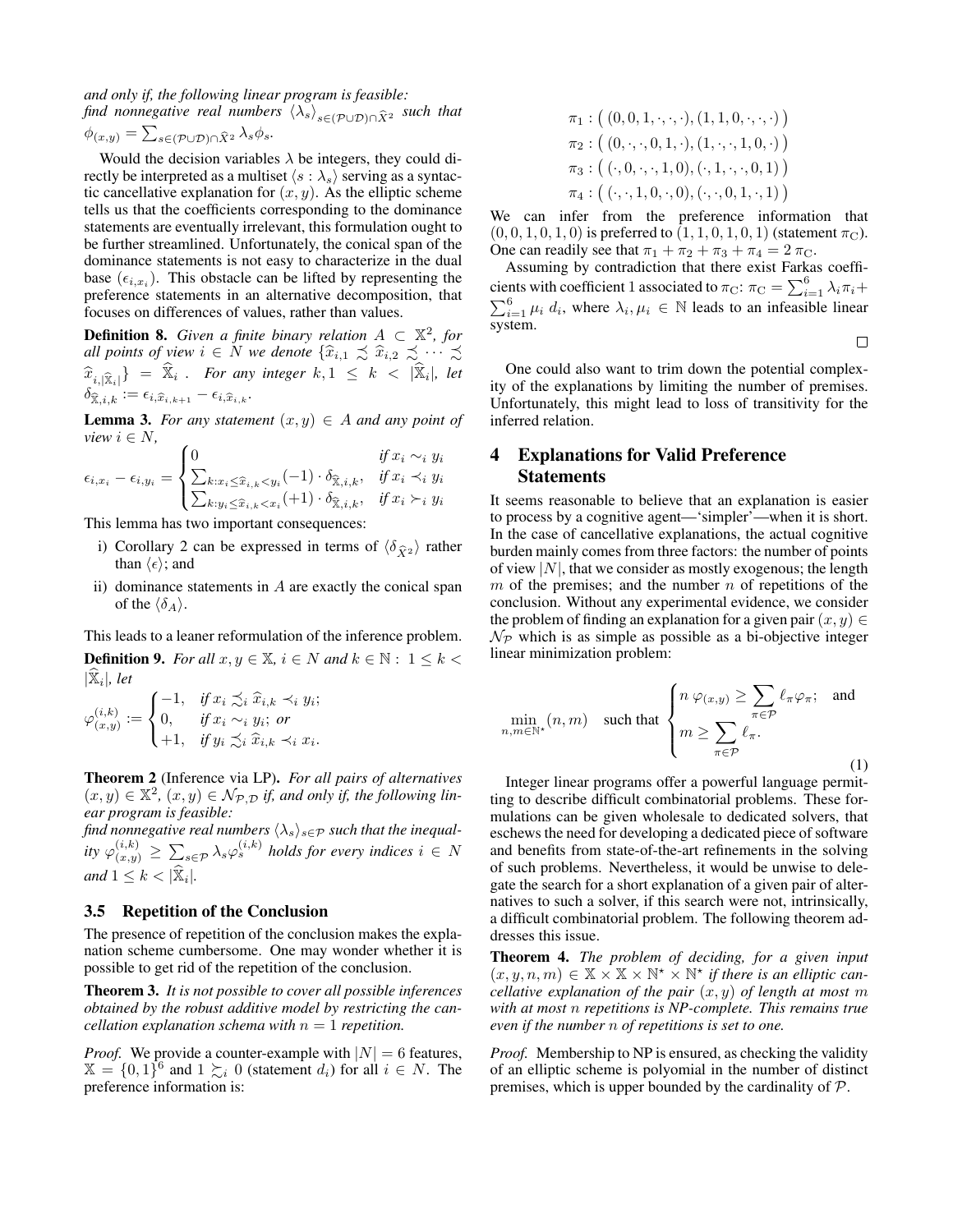Hardness can be established e.g. by reduction from VER-TEX COVER [Karp, 1972]. Formally, a vertex cover  $V'$  of an undirected graph  $G = (V, E)$  is a subset of V such that  $uv \in E \Rightarrow u \in V^7 \vee v \in V'$ , that is to say it is a set of vertices  $V'$  where every edge has at least one endpoint in the vertex cover  $V'$ . The VERTEX COVER problem consists in, given an instance  $(G, k)$  where  $G = (V, E)$  is a graph and k a positive integer, to *decide* whether G has a vertex cover of size at most  $k$ , or not. Given an instance of VERTEX COVER, we map it to a gadget instance of our problem:

- the set of points of view is  $N = V \cup E$ ;
- an alternative is a subset of  $N$ ;
- each point of view is evaluated on a binary scale, with presence preferred to absence;
- the preference information contains all statements of the form  $({(u, v)}, {u, v})$ —any edge is preferred to the set of its endpoints—for all edges  $(u, v) \in E$ .

Any elliptic cancellative explanation without repetition of the pair  $(E, V)$ —the pros are the edges, the cons are the vertices—of length  $k$  is a subset of  $E$  that forms a vertex cover of size  $k$  of of the graph  $G$ , and reciprocally.

 $\Box$ 

## 5 Discussion and Perspectives

In the current quest for "explainable A.I.", the additive value (i.e. linear) model might be seen as occupying the very end of the spectrum –an obviously interpretable model [Ribeiro *et al.*, 2016]. Even though recent advances have been made towards providing "simpler" models, e.g. [Ustun and Rudin, 2016], most of these approaches ignore the perspective of the decision maker [Miller, 2019], and the need to provide her with a way of challenging the decision [Kroll *et al.*, 2017].

Several works have explored the interplay between argumentation and decision aiding. In [Amgoud and Prade, 2009], argumentation is used as a mean make a decision and justify it, while in [Zhong *et al.*, 2019], it is shown that the outcomes of a simple decision model are similar to the extension of the corresponding argumentation framework.

Here, the preference information is considered exogenous. It might have been obtained through dialog, by considering domain knowledge—reference cases, jurisprudence, or inferred by some means—learning from similar situations, or previous interactions with the user.

#### 5.1 Contributions

We introduced the notion of *cancellative explanations*, based on the accrual of premises to obtain a conclusion. We studied this explanative framework in the light of the principles stated in introduction. This contrasts with approaches in decision theory [Fishburn, 1970; Gonzales, 2000], where cancellation is seen as a property of the preference relation, not a mean to infer new preference statements and justify them. Our main contributions are as follows:

Completeness. Every preference statement that can be skeptically inferred from the preference information and the way of reasoning corresponding to the additive value model is supported by a cancellative explanation.

Soundness. Every preference statement that is supported by a cancellative explanation can be skeptically inferred from the preference information and the way of reasoning corresponding to the additive value model;

Simplicity. We provided several ways of presenting cancellative explanations, in the form of tables, diagrams, or argument schemes, and proposed to ground them on a syntactic check, or alternatively to keep implicit the information tied to dominance, which can easily be restored by the recipient, in the spirit of *enthymemes*. We provided formalizations that lend themselves to an efficient implementation. We proposed an intuitive partial ordering of explanations according to their alleged complexity, and formulated the problem of finding explanations as simple as possible.

Computation. Remarkably, while adjudicating necessary preference is a polynomial problem, explaining it concisely is NP-complete.

#### 5.2 Perspectives

Providing an argument scheme along with the result of a comparative statement opens the possibility to discuss or challenge this result. This is made possible through what is called critical questions [Walton, 1996], a tool associated with argument schemes representing attacks or criticisms that, if not answered adequately, falsify the argument fitting the scheme.

In our setting, the criticism may point out (implicitly or explicitly) elements perceived as missing or wrong in the reasoning steps. Indeed, for instance, the decision maker (DM) may challenge the fact that a preference between two alternatives is not the right one. The consequence is that either it is possible to derive a new conclusion with this new information, or the DM's statements express conflicting preferences. Thus, the challenge of finding a principled way to deal with inconsistency in an accountable manner, needs to be addressed. Several promising approaches have been proposed: considering maximally consistent subsets of statements [Mousseau *et al.*, 2003]; relaxing the aggregation model until a model sufficiently expressive to accommodate for the preference information is found [Ouerdane, 2011; Greco *et al.*, 2014]; or using a numerical estimation of inconsistency such as a belief function [Destercke, 2018].

Another situation is that the DM's reasoning is incompatible with the principles and properties underlying the preference model. For instance, expressing a preference dependency may defeat the fundamental feature (ceteris paribus) of an additive model [Fisher, 1892]. In this situation, relaxing the preference model could be a solution [Ouerdane, 2011]. Many models account for interactions between the influence of the points of view, such as Generalized additive models (GAI) [Fishburn, 1967]. An underlying question that has been less investigated (for notable exceptions, see e.g. [Labreuche, 2011] and [Cailloux and Endriss, 2014]), and remains difficult [Procaccia, 2019], is the question of the accountability of recommendations based on an induced model.

#### Acknowledgements

This work is partially supported by the ANR project 14- CE24-0007-01- CoCoRICo-CoDec.